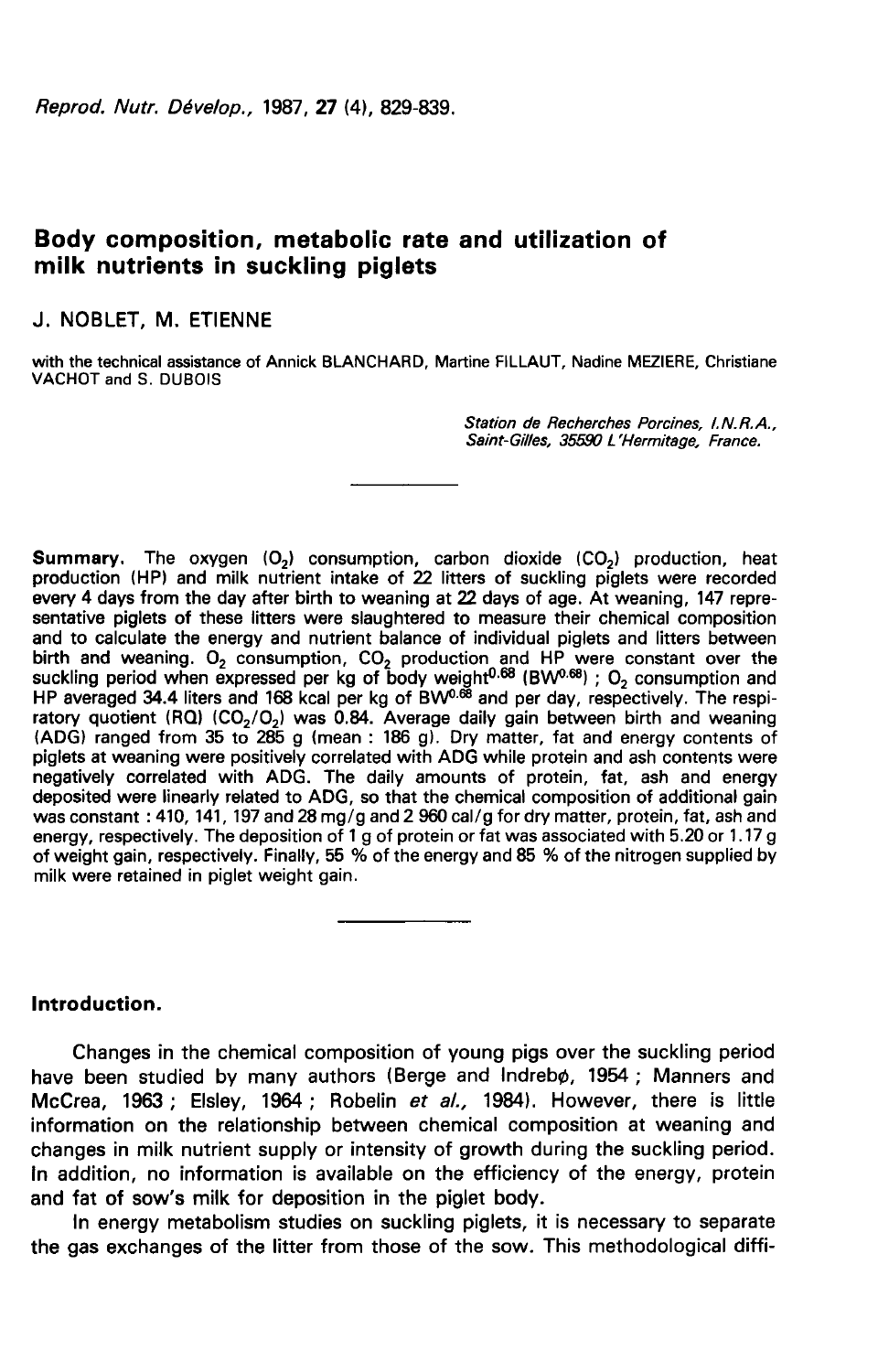culty explains why such studies are rare. The only available results on metabolic rate or nutrient balance of piglets have been limited to the first days of life (Mount, 1968 ; Gentz et al., 1970) and, in most cases, were obtained on piglets given milk replacers (Campbell and Dunkin, 1983).

The objectives of the present experiment were therefore to quantify the modifications of body composition at weaning associated with variations in growth rate and to measure the metabolic rate of piglets over the suckling period. Milk intake was also measured in order to establish the energy, nitrogen and fat balance and to assess the efficiency of the utilization of milk nutrients for deposition in the piglet body.

### Material and methods.

### 1. Experimental design.

Twenty-two primiparous Large White sows were used. During lactation, onehalf of them were fed a normal energy level (14.2 Mcal ME/day) and the others a restricted one (10.4 Mcal ME/day). The diets, based on cereals and soybean meal, were formulated to supply similar daily amounts of protein, amino acids, minerals and vitamins. After farrowing, litter size was standardized to 9 or 10 piglets. Piglet milk consumption was measured according to the weigh-suckleweigh technique on the day after farrowing (day  $1 = d1$ ) and on d5, d9, d13, d17 and d21. Milk composition was determined on the days after the measurement of milk production. The piglets had no access to the sow's food or to creep feed during the experimental period. The sow diets, housing conditions and calculation of nutrient production in milk have been described in detail by Noblet and Etienne (1986, 1987).

### 2. Measurements.

2.1. Metabolic rate.  $-$  On the days milk intake was measured, the piglets were removed from the sows between 7.00 a.m. and 8.00 p.m. They were were removed from the sows between 7.00 a.m. and 8.00 p.m. They were<br>allowed to suckle every 72 min. Oxygen (O<sub>2</sub>) consumption and carbon dioxide<br>(CO<sub>2</sub>) production of the suckled piglets were measured during the interval between sucklings, every two sucklings (5 measurements per day), in a group of 3 to 10 littermate piglets. Each piglet was measured at least twice a day. They were kept in a confinement chamber in which the temperature was reduced progressively from 29 °C at d1 to 25 °C at d21. The ambient temperature was supposed to be at or above the critical temperature of suckled piglets (Mount, 1968) and close to the climatic conditions when with the sow. The measurement of  $O<sub>2</sub>$  consumption and  $CO<sub>2</sub>$  production commenced between 5 and 10 min after suckling and lasted 50 to 55 min. Gas exchanges were calculated according to the method of Noblet and Le Dividich (1981). For each measurement day, the average gas exchanges of the piglets in a litter (ml.kg litterweight<sup>-1</sup>.min<sup>-1</sup>) were estimated as the mean of the five daily measurements (ml, kg piglet<sup>-1</sup>, min<sup>-1</sup>).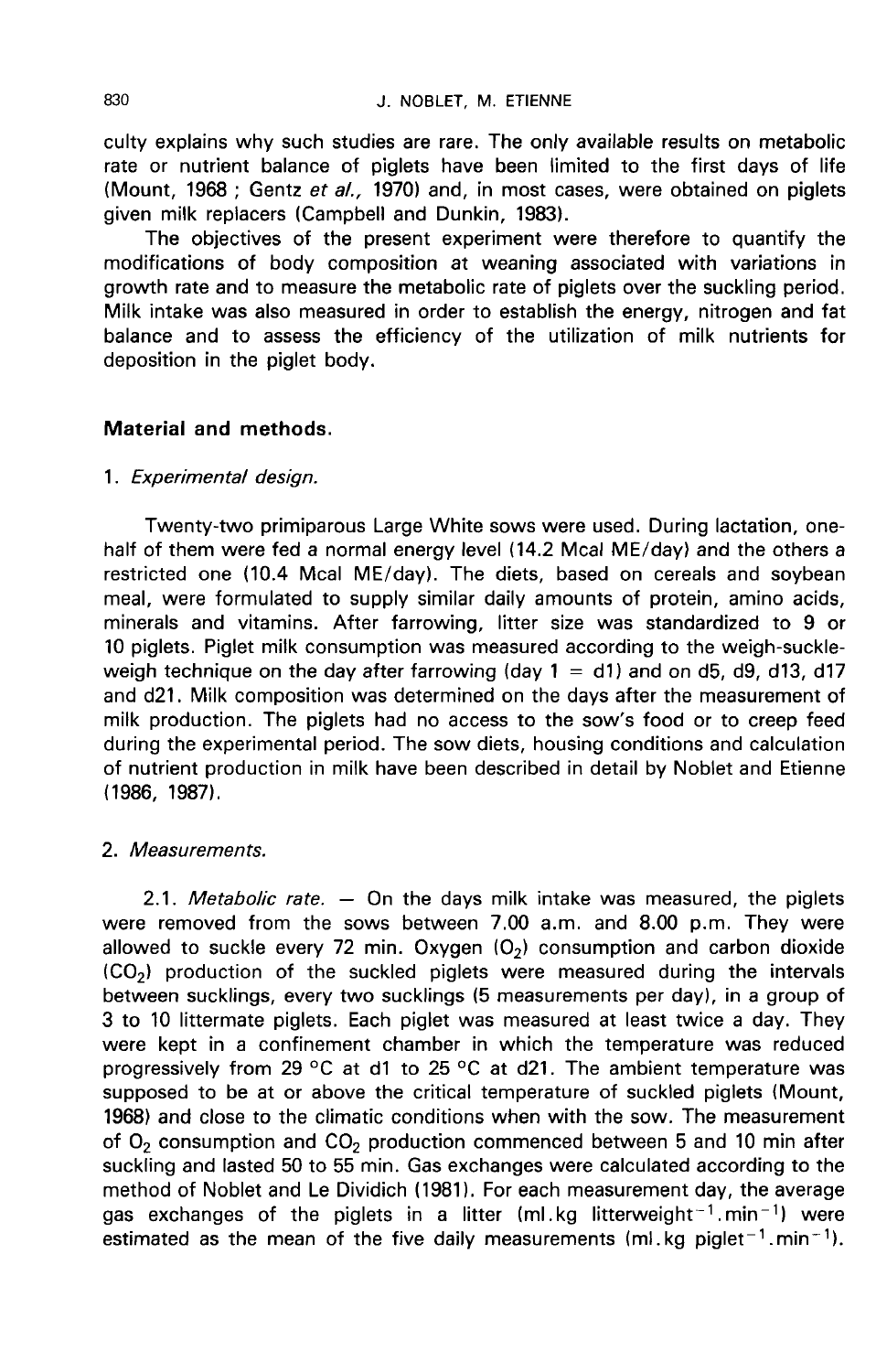Gas exchanges of the litter over the whole lactation (d1 to d21) were then calculated (Noblet and Etienne, 1987). Corresponding heat production (HP) was obtained by Brouwer's formula (1965).

2.2. Body composition.  $-$  On the morning of d22 (weaning), the piglets were separated from the sow and weighed individually after a 2-hour fast. Four to 10 piglets in each litter were then sacrificed by chloroform asphyxia. A total of 147 piglets were slaughtered. After the digestive tract was emptied and put back in the carcass, the piglets were frozen for subsequent mincing and homogenization. Representative samples of the carcasses were freeze-dried and analysed for dry matter, ash, nitrogen (macro-Kjeldahl), fat (Bligh and Dyer, 1959) and energy (adiabatic bomb calorimetry). The mean characteristics of the slaughtered piglets are presented in table 1. Energy and nutrient deposition between birth and weaning were calculated for each piglet, assuming that dry matter, nitrogen, ash, fat and energy contents at birth were 190, 18.4, 35, 12 g/kg and 860 cal/g, respectively (Noblet and Etienne, 1986).

| TABLE 1                                                                                                                    |  |
|----------------------------------------------------------------------------------------------------------------------------|--|
| Body weight, growth rate and nutrient gain of suckled piglets<br>between birth and weaning at 22 days of age $(n = 147)$ . |  |

| Item                                                                                                                                    | Mean (SE) <sup>a</sup>                                                     | Range                                                                                  |  |
|-----------------------------------------------------------------------------------------------------------------------------------------|----------------------------------------------------------------------------|----------------------------------------------------------------------------------------|--|
| Body weight<br>Body weight (BW) at birth (g)<br>BW at 22 days $(q)$<br>Empty BW at weaning (% BW)<br>Empty digestive tract % empty BW   | 1 249 (207)<br>5 248 (1 159)<br>96.82 (.83)<br>5.25(.64)                   | $804 - 1792$<br>$1628 - 7329$<br>$93.39 - 98.88$<br>$3.86 - 8.13$                      |  |
| Growth rate<br>$ADG$ ( $q$ /day)<br>Empty ADG (g/day)                                                                                   | 186 (46)<br>178 (45)                                                       | $35 - 285$<br>$33 - 269$                                                               |  |
| Chemical composition <sup>b</sup><br>Dry matter $(%)$<br>Proteins ( $N \times 6.25$ , %)<br>Lipids $(%)$<br>Ash (%)<br>Energy $(cal/g)$ | 31.75 (2.60)<br>14.85(.49)<br>11.26 (2.42)<br>$3.05$ ( .19)<br>2 058 (247) | $23.54 - 37.11$<br>$13.69 - 16.38$<br>$3.02 - 15.89$<br>$2.12 - 3.69$<br>$1225 - 2487$ |  |
| Daily nutrient gain <sup>c</sup><br>Dry matter $(q)$<br>Proteins (g)<br>Lipids (g)<br>Ash $(g)$<br>Energy (cal)                         | 64.8 (18.7)<br>28.2 ( 6.4)<br>26.7 (9.4)<br>5.1(1.3)<br>445 (136)          | $9.8 - 101.8$<br>$7.3 - 40.0$<br>$1.8 - 44.8$<br>$1.2 - 9.1$<br>$56 - 712$             |  |

<sup>a</sup> Standard error; <sup>b</sup> Chemical composition of empty BW at weaning; <sup>c</sup> Between birth and weaning.

2.3. Calculation.  $-$  The data on the chemical composition of the piglets at weaning were submitted to covariance analysis with the average daily gain between birth and weaning (ADG) and the body weight at birth  $(BW_0)$  as covariates and the energy level of the lactating sow, the sex and litter origin of the piglets as main effects (table 2). Adjustment slopes of covariates were used to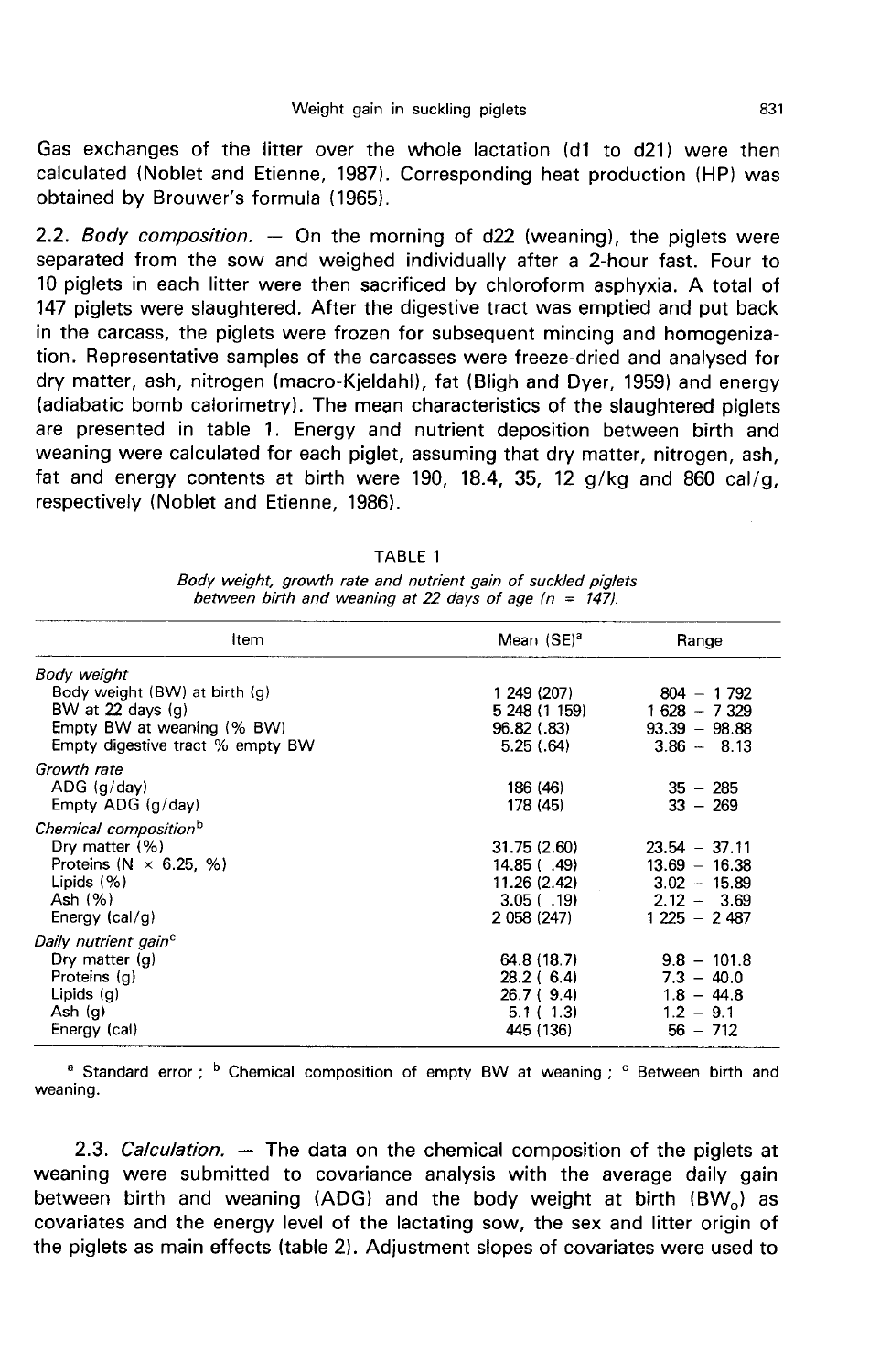#### J. NOBLET. M. ETIENNE

predict the chemical composition at weaning of unslaughtered littermates. The difference between energy and nutrient contents at d22 and d1 (comparative slaughter technique) provided estimates of daily energy ( $ER_{ST}$ ) and nutrient balance of the litter from d1 to weaning. Body composition was assumed to be comparable at birth and the morning of d1. A second estimate of litter energy balance over lactation ( $ER_{RO}$ ) was obtained by subtracting HP (calculated from gas exchanges ; RQ method) from metabolizable energy intake as milk (equivalent to energy intake as milk  $\times$  0.95; Jordan and Brown, 1970). Estimates of both  $ER<sub>ST</sub>$  and  $ER<sub>RO</sub>$  were obtained for 20 litters (average litter size : 9.5 piglets).

2.4. Statistical analysis.  $-$  Regression equations between chemical composition at weaning and ADG and BW<sub>o</sub> were calculated. In addition, the effect of the postal line only and the litter origin of the piglots (piglots energy level of the sow and the litter origin of the piglets (piglets born from the same sow) were considered in these equations. Similar calculations were done for the energy and nutrient balance of piglets between d1 and weaning. Gas exchanges data were submitted to variance analysis with the energy level of the sow diet and lactation stage as main effects. The consequences of energy level in the sow diet on the chemical composition of piglets at weaning, milk nutrient output and piglet nutrient balance have been presented elsewhere (Noblet and Etienne, 1986). The present results were therefore obtained using pooled data.

# Results and discussion.

### 1. Body composition.

Mean results on the body composition of the 22-day old suckling piglets in the present experiment (table 1) were similar to those reported by Elsley (1964). The results of the present experiment however demonstrate that piglet chemical composition was affected by (1) the energy level of the sow via an effect on milk composition (table 2 ; Noblet and Etienne, 1986), (2) by the litter origin of the

| Item                 |        | Energy level<br>Normal Restricted<br>$(n = 70)$ $(n = 77)$ | Slopes for adjustment <sup>b</sup><br><b>ADG</b> | BW.         | <b>RSD<sup>c</sup></b> | <b>Statistical</b><br>significance <sup>d</sup> |
|----------------------|--------|------------------------------------------------------------|--------------------------------------------------|-------------|------------------------|-------------------------------------------------|
| Chemical composition |        |                                                            |                                                  |             |                        |                                                 |
| Dry matter (%)       | 31.49  | 32.17                                                      | 47.3 (3.6)                                       | $-3.9(1.0)$ |                        | 1.04 E* O** ADG** BW.**                         |
| Protein (%)          | 14.92  | 14.82                                                      | $-3.5(1.0)$                                      | <b>NS</b>   | 0.43                   | $0***$ ADG**                                    |
| Lipid $(% )$         | 10.86  | 11.82                                                      | 40.0(2.8)                                        | $-4.1(0.6)$ | 0.95                   | E** 0** ADG** BW <sub>a</sub> **                |
| Ash (%)              | 3.05   | 3.09                                                       | $-2.0(0.4)$                                      | <b>NS</b>   | 0.17                   | 0** ADG**                                       |
| Energy $(cal/g)$     | 2 0 24 | 2 102                                                      | 4 560 (251)                                      | $-343(60)$  | 97                     | E** 0** ADG** BW.**                             |

**TABLE 2** 

Effect of energy restriction of the sow during lactation and litter origin of piglets on chemical composition of empty body weight of piglets at weaning at 22 days of age (Adjusted means<sup>a</sup>).

<sup>a</sup> Adjusted means from covariance analysis with energy level of lactating sow (E) and origin (O) as main effects and average daily gain (ADG, kg/day) and body weight at birth (BW<sub>o</sub>) as covariates. The results were not significantly affected by sex; <sup>b</sup> Slope and standard deviation (in parenthesis); c Residual standard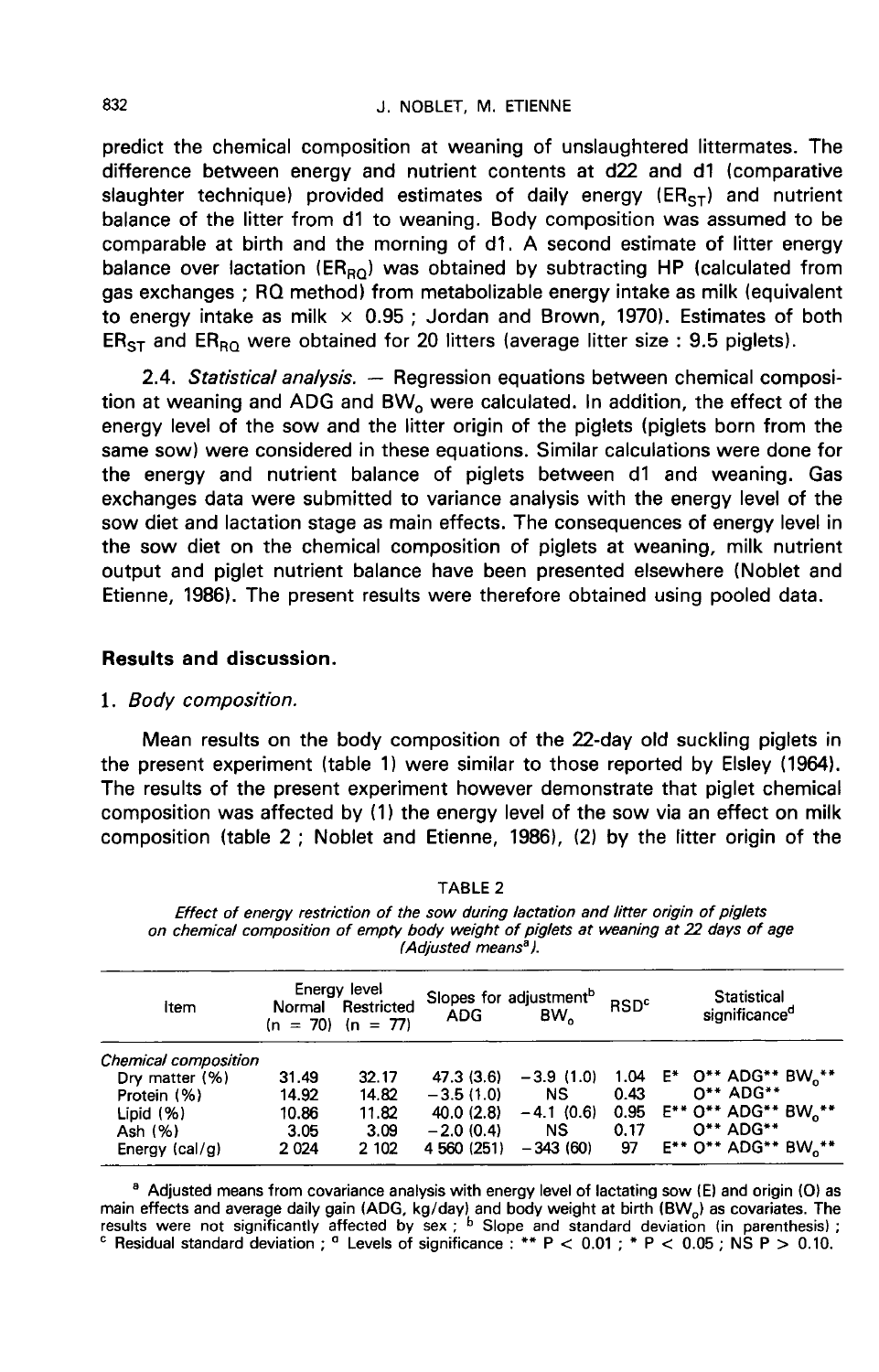piglets and (3) to a large extent by ADG (table 3). Compared to artificially reared piglets fed an adequate protein diet and having a similar growth rate (Campbell and Dunkin, 1983), body protein content was lower and fat content higher in the present experiment. This difference is due to the protein : energy ratio which is higher in artificial milk than in sow's milk (59 vs 40 g/Mcal) and to the higher fat intake of suckled pigs. As in growing pigs (Campbell et al., 1985), protein and ash contents were negatively correlated to ADG. On the other hand, dry matter, fat and energy contents were positively correlated with ADG. In addition, they were negatively correlated to body weight at birth. This means that for a same growth rate, piglets that were light at birth were comparatively fatter at weaning than heavier ones. Finally, sex had no significant effect on body composition.

The present results suggest that the chemical composition of piglets at weaning can be accurately predicted from ADG and BW<sub>o</sub> since the variation coefficient was about 3 and 12 % for protein and fat contents, respectively (table 3). Nevertheless, the results in table 2 show that the prediction of chemical composition at weaning was significantly improved when litter origin and the nutritional status of the sow  $(i.e.$  milk composition) where taken into account since the residual standard deviation for dry matter, fat or energy content was about 30 % lower. In practice, chemical composition at weaning can be accurately predicted from the chemical analysis of a few representative piglets within a litter in order to estimate the intercept of the regression equation. The coefficients for ADG and  $BW<sub>o</sub>$  (table 2) could thus be used to predict the chemical composition of unslaughtered littermates according to their actual growth rate and body weight at birth.

Changes in chemical composition at weaning with the ADG were the consequence of the deposition rates of protein and fat which were found to change with ADG (fig. 1). Each gram increase of empty ADG ( $FADG$ ) in growth rate and body weight at birth.<br>
Changes in chemical composition at weaning with the ADG were the<br>
consequence of the deposition rates of protein and fat which were found to<br>
change with ADG (fig. 1). Each gram incr 28 ( $\pm$  1) mg, 197 ( $\pm$  6) mg and 2 960 ( $\pm$  59) cal of deposited dry matter, protein, ash, fat and energy, respectively. In addition, no significant quadratic

| v                             | a     | ьª          | $c^a$       | Вp   | <b>RSD<sup>c</sup></b> |
|-------------------------------|-------|-------------|-------------|------|------------------------|
| Dry matter $(% )$             | 23.54 | 44.2 (2.8)  |             | 0.79 | 1.60                   |
|                               | 26.89 | 49.8 (2.8)  | $-3.5(0.6)$ | 0.83 | 1.45                   |
| Protein $(N \times 6.25)$ (%) | 15.77 | $-5.0(0.8)$ |             | 0.48 | 0.43                   |
| Lipid $(%)$                   | 3.59  | 41.3(2.6)   |             | 0.79 | 1.48                   |
|                               | 6.45  | 46.1 (2.6)  | $-3.0(0.6)$ | 0.83 | 1.36                   |
| Ash (%)                       | 3.31  | $-1.4(0.3)$ |             | 0.33 | 0.18                   |
| Energy $(cal/g)$              | 1 245 | 4 377 (250) |             | 0.82 | 140                    |
|                               | 1514  | 4 821 (247) | $-281(55)$  | 0.85 | 129                    |

**TABLE 3** 

Relationship between daily body weight gain from birth to weaning at 22 days of age (ADG, kg), body weight at birth (BW<sub>o</sub>, kg) and chemical composition (Y) of the empty body of piglets at weaning:  $Y = a + b$ .  $\angle ADG + c$ .  $BW_a (n = 147)$ .

<sup>a</sup> In parenthesis, standard deviation of regression coefficients; <sup>b</sup> Correlation coefficient; <sup>c</sup> Residual standard deviation.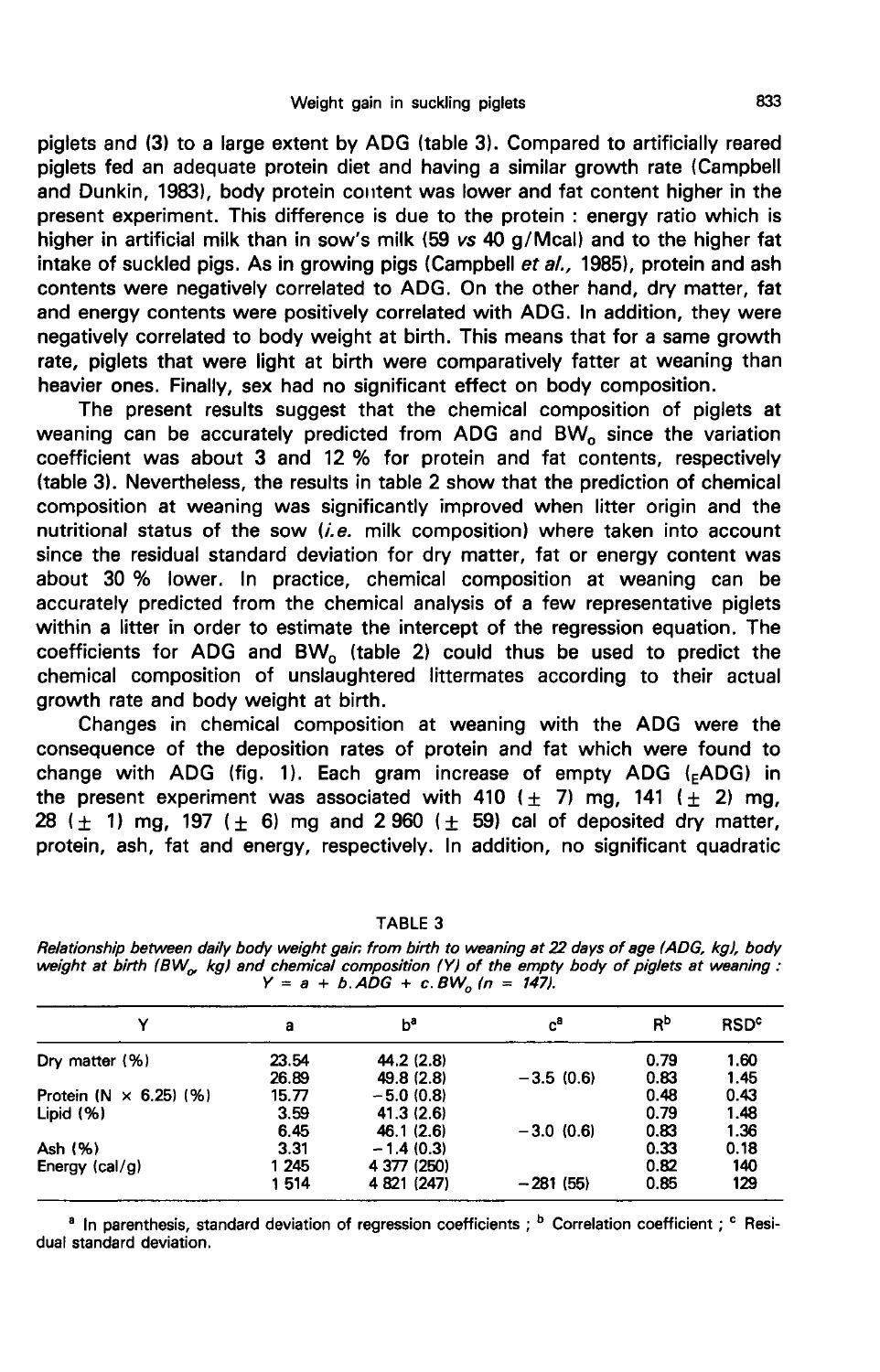

FIG. 1. - Effect of daily empty growth rate between birth and weaning at 22 days of age on the deposition of nutrients (g/day) and energy (kcal/day) in suckling piglets. « Residue » corresponds to the difference between dry matter and ash + protein + lipid deposition.

effect of  $<sub>F</sub>ADG$  on nutrient balance was observed. The consequence was that the</sub> chemical composition of additional daily gain was constant whatever the value of ADG. This finding contrasts with observations on older pigs (Campbell et al., 1985). In the latter experiment, the energy or fat content. of additional body weight gain, due to a higher feeding level, increased as the ADG augmented. This change was associated with a reduced protein content of additional gain, daily nitrogen retention having plateaued at high feed intake. The potential for protein accretion in growing-fattening pigs is thus limited, whereas in suckling piglets the potential appears to be located beyond the energy intake allowed even by high milk intake. In addition, the suckling piglets retained milk nitrogen with a very high efficiency since about 85 % of the nitrogen intake was deposited in the body (table 4). The fact that this value is similar to that of Campbell and Dunkin (1983), obtained in piglets fed a protein-deficient milk (88 %), suggests that the protein : energy ratio in sow's milk is low compared to the nutrient requirement for maximal growth in suckling piglets. Moreover, this would explain why there is a higher proportion of fat in the body of suckled piglets at weaning than in artificially reared ones fed a protein-adequate diet (Campbell and Dunkin, 1983).

Empty body weight gain results from the deposition of water, protein, fat and ash. Therefore a linear relationship between <sub>F</sub>ADG and nutrient deposition was calculated. In the equation, the intercept was not significantly different from zero.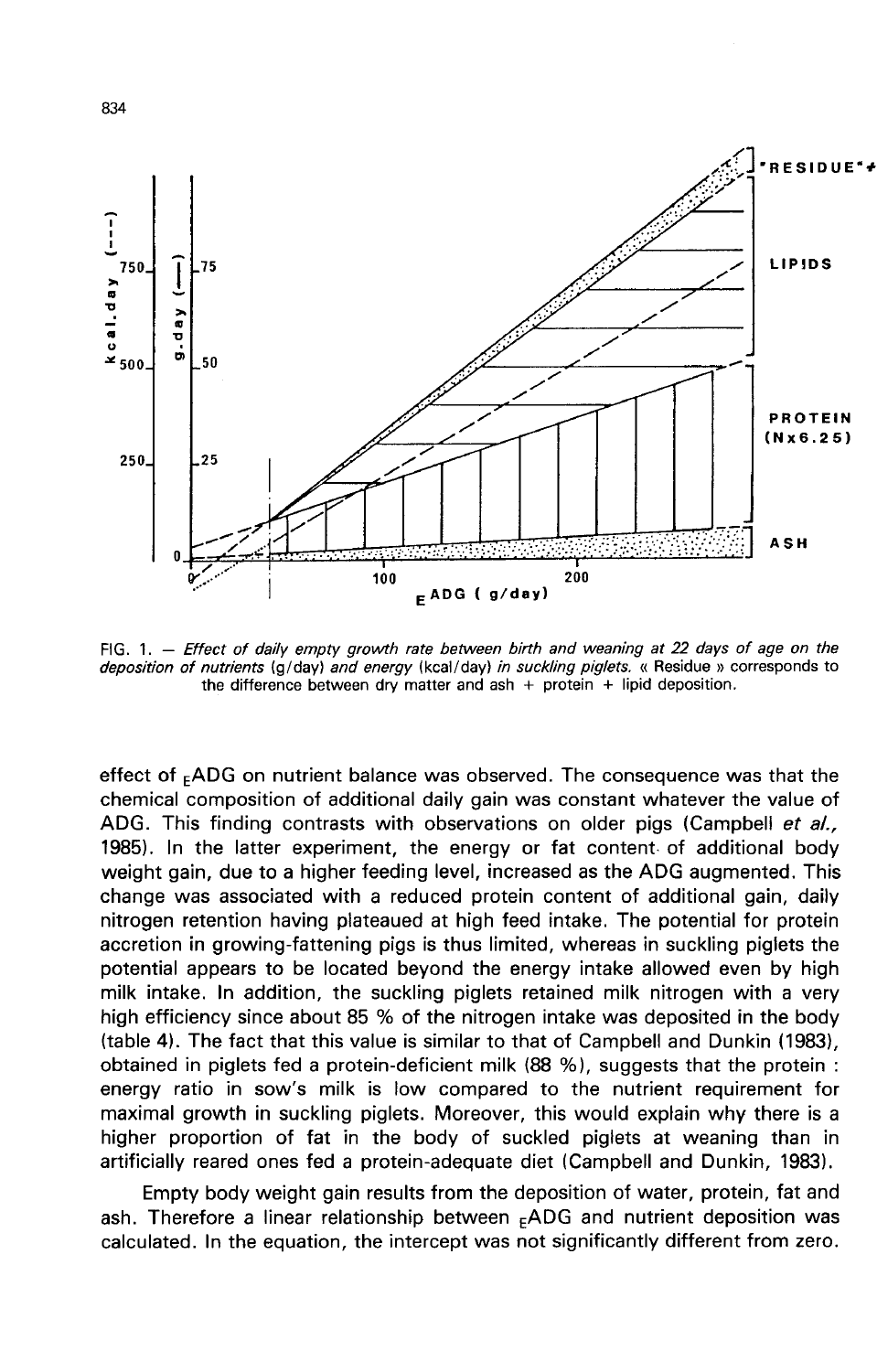| Item                                   | Mean | <b>RSD<sup>a</sup></b> |
|----------------------------------------|------|------------------------|
| Growth rate :                          |      |                        |
| Body weight at d1 (kg)                 | 1.39 | 0.10                   |
| Body weight gain (g)                   | 195  | 6                      |
| Mean body weight (kg)                  | 3.10 | 0.08                   |
| Protein and fat balance:               |      |                        |
| N intake from milk (q)                 | 5.43 | 0.45                   |
| N retained $(a)^b$                     | 4.78 | 0.40                   |
| Fat intake from milk (g)               | 53.5 | 7.0                    |
| Fat retained (g) <sup>b</sup>          | 28.7 | 3.8                    |
| Energy balance:                        |      |                        |
| Energy intake as milk (kcal)           |      |                        |
|                                        | 867  | 82                     |
| Heat production (kcal) <sup>c</sup>    | 368  | 28                     |
| Oxygen consumption (I)                 | 75.6 | 5.8                    |
| Carbon dioxide production (I)          | 63.4 | 4.5                    |
| Respiratory quotient <sup>a</sup>      | 0.84 | 0.01                   |
| Retained energy RQ (kcal) <sup>c</sup> | 456  | 53                     |
| Retained energy ST (kcal) <sup>b</sup> | 474  | 48                     |

Energy, nitrogen and fat balance of suckling piglets between d1 and weaning at 22 days of age  $(n = 20)$ ; results correspond to a litter and are expressed per piglet per day).

<sup>a</sup> Residual standard deviation from variance analysis ; <sup>b</sup> As measured by the comparative slaugh-<br>ter technique ; <sup>c</sup> Retained energy estimated as the difference between metabolizable energy intake as<br>milk (energy as mi

Moreover, the coefficient for ash was not significant. The final relationship was therefore : Moreover, the coefficient for ash was not significant. The final relationship was<br>therefore :<br><sub>E</sub>ADG = 5.20 (± 0.12) × protein + 1.17 (± 0.12) × fat RSD = 6.6 ; R = 0.99 (1)<br>where <sub>F</sub>ADG, protein and fat are expressed as

 $_{E}$ ADG = 5.20 ( $_{\pm}$  0.12) × protein + 1.17 ( $_{\pm}$  0.12) × fat RSD = 6.6; R = 0.99 (1) where  $_{F}$ ADG, protein and fat are expressed as g/day. From equation (1), it can be concluded that weight gain was highly dependent on protein accretion since the deposition of 1 g of protein was associated with about 4.2 g of water and minerals (5.20 *minus* 1). Slightly lower values have been obtained in growing pigs (Just, 1984) and in early-weaned piglets (Noblet and Le Dividich, unpublished). In agreement with these authors, the deposition of 1 g of fat was associated with an almost 1984) and in early-wea<br>ment with these autho<br>similar value of  $_{E}$ ADG.

## 2. Metabolic rate.

When expressed per kg of body weight,  $O<sub>2</sub>$  consumption decreased regularly  $(P < 0.01)$  with piglet age (fig. 2). Similar results were obtained by Studzinski (1972). As shown in figure 2, changes in  $O_2$  consumption (ml/kg BW) were closely related to changes in milk energy intake (M, cal/kg BW). However,  $O_2$  consumption at d1 was lower than at d5, even though M was higher at d1. Similar results were reported by Gentz et al. (1970) and Noblet and Le Dividich (1981). The increase in metabolic rate between d1 and d5 appeared to correspond to a period of postnatal adaptation. When d1 data were excluded,  $O_2$  consumption (ml.kg BW<sup>-1</sup>.min<sup>-1</sup>)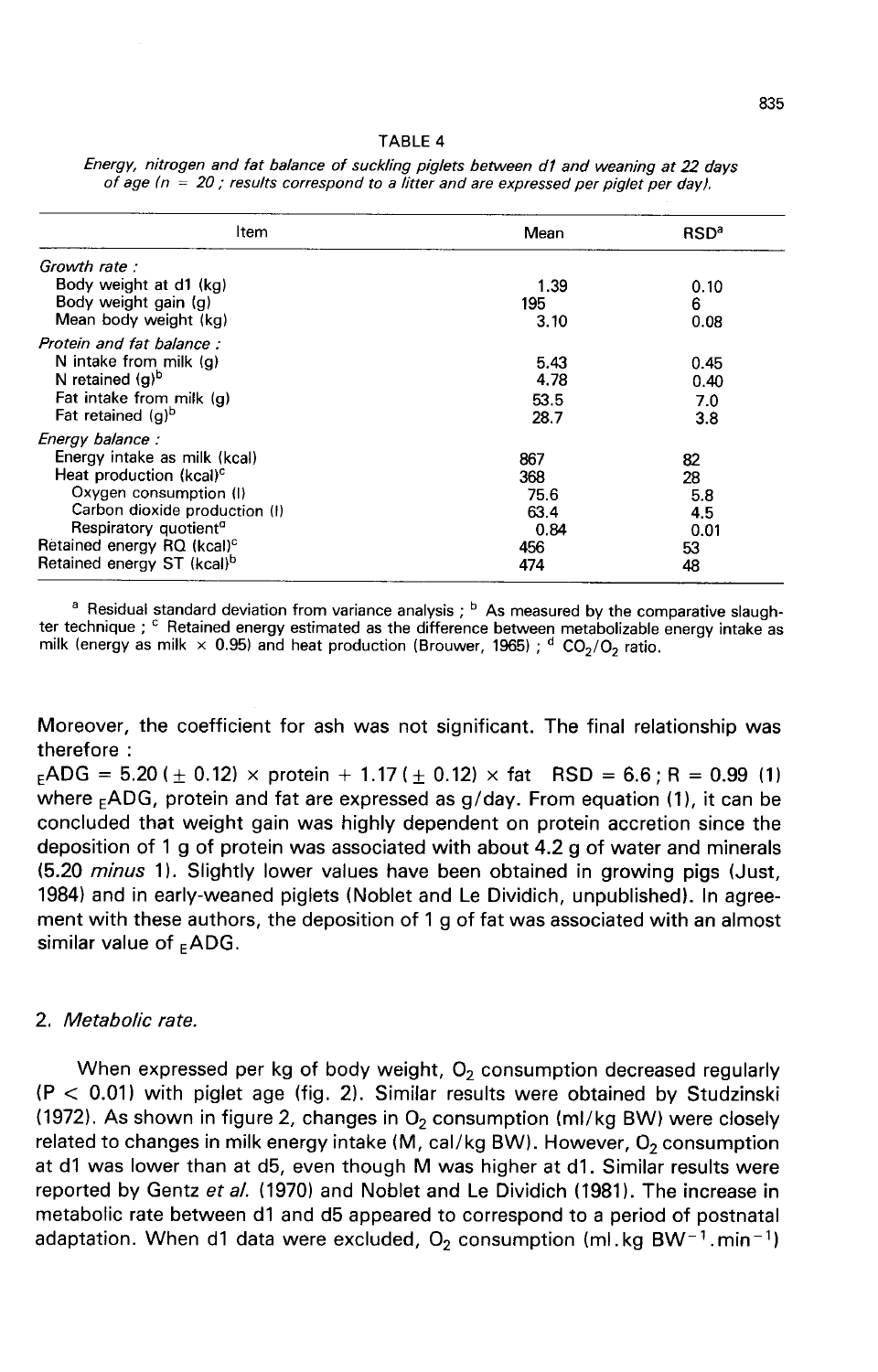

equations ( $n = 110$ ) :

 $O_2$  consumption = 10.22 + 0.031 ( $\pm$  0.003) × M RSD = 1.5; R = 0.72 (3)

In order to partition  $O<sub>2</sub>$  consumption between  $O<sub>2</sub>$  consumption related to maintenance requirements  $(i.e.$  a function of metabolic body weight) and that related to heat increment of feeding  $(i.e.$  a function of milk intake), a multiple regression was calculated according to the following model :

 $O<sub>2</sub>$  consumption = a  $\times$  BW<sup>b</sup> + c  $\times$  M where all data are expressed per day and per piglet and  $O<sub>2</sub>$  consumption as liters, BW as kg and M as kcal. Since M and BW were highly correlated ( $r = 0.72$ ), the coefficient c was not significant. The equation was therefore ( $n = 110$ ) :

 $O_2$  consumption = 34.4 ( $\pm$  0.9  $\times$  BW<sup>0.68( $\pm$ 0.02)</sup> RSD = 5.5 ; R = 0.96 (4) where  $O<sub>2</sub>$  consumption liters/day) ranged from 36.4 to 123.4 (mean : 80.8) and BW (kg) from 1.6 to 6.2 (mean : 3.6). This equation does not allow estimates of maintenance requirements and heat increment of feeding over that period of growth. However, energy metabolism is more precisely correlated to BW<sup>0.68</sup> than to usual metabolic body size (RSD = 6.0 in equation (4) with BW<sup>0.75</sup>). Such (kg) from 1.6 to 6.2 (mean : 3.6). This equation does not allow estimates of maintenance requirements and heat increment of feeding over that period of growth. However, energy metabolism is more precisely correlated to BW conclusion in growing animals was reported by Baldwin et al. (1984). In addition, when expressed per kg BW<sup>0.68</sup>,  $O<sub>2</sub>$  consumption appears constant over the suckling period. Similar results have been reported by Degen and Young (1982) in suckling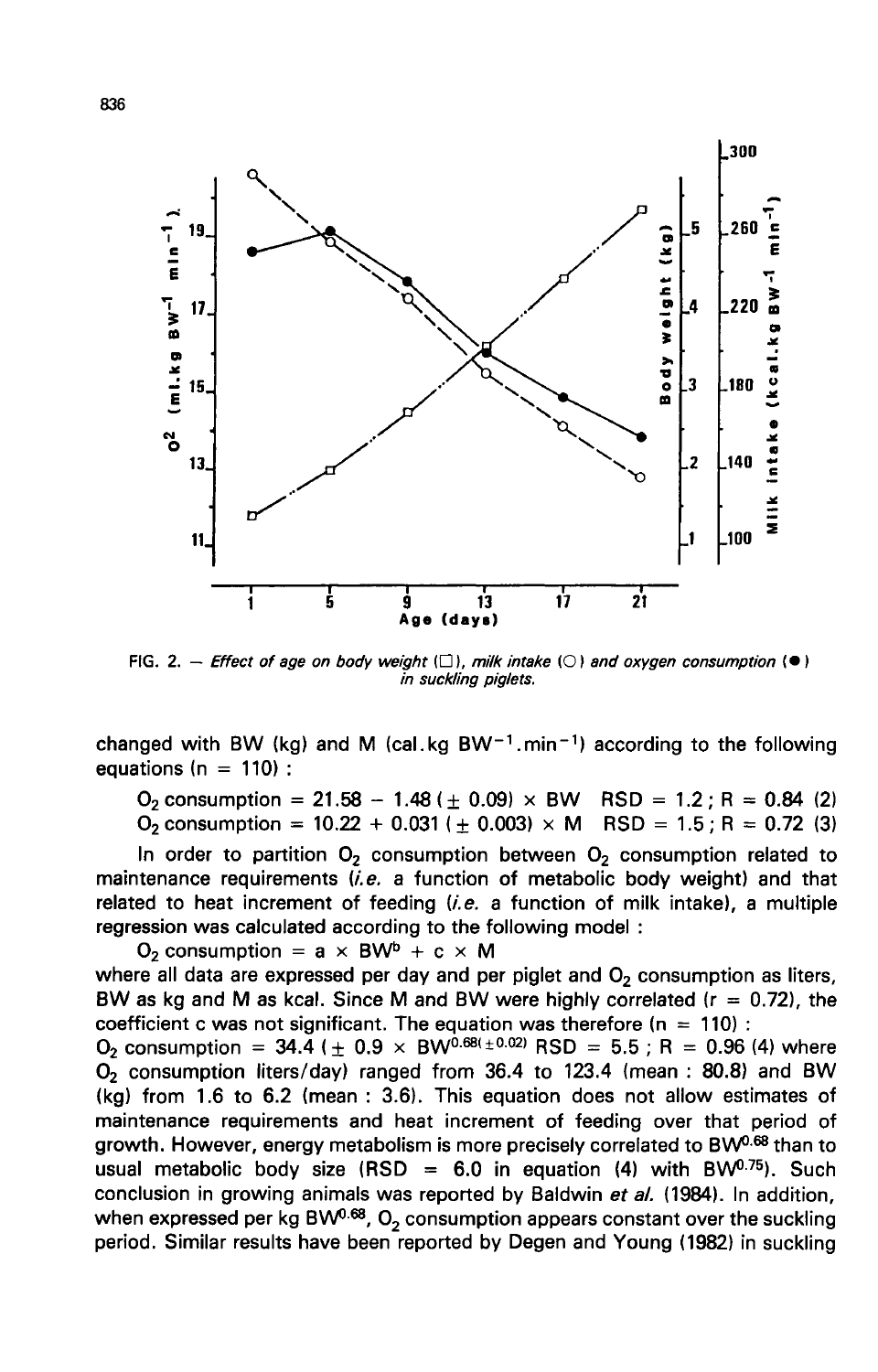lambs. In the present experiment, the respiratory quotient (RQ) was not affected by lactation stage and averaged 0.84. This low value of RQ appears to be related to the high fat percentage of sow's milk and to the large proportion of milk fat catabolized for energy purposes (table 4). HP could be predicted from  $O_2$  consumption and  $CO_2$ <br>production by Brouwer's formula (1965). Since the RQ (CO<sub>2</sub>/O<sub>2</sub>) was constant over bactation stage and averaged 0.84. This low value of RQ appears to be related to the high fat percentage of sow's milk and to the large proportion of milk fat catabolized for energy purposes (table 4). HP could be predict the calorific value. In these conditions, HP averaged  $168$  kcal/kg BW<sup>0.68</sup> over lactation.

O<sub>2</sub> consumption and HP between d1 and weaning were calculated for each litter (table 4). Individual data presented in figure 3 clearly show the linear relationship between  $O<sub>2</sub>$  consumption or HP and the ADG of the litter. The equations were :<br>O<sub>2</sub> consumption = 14.2 + 0.315 ( $\pm$  0.035) × ADG RSD = 3.7 ; R = 0.90 (5) production by Brouwer's formula (1965). Since the RQ (CO<sub>2</sub>/O<sub>2</sub>) was constant over<br>lactation, HP could be calculted from O<sub>2</sub> consumption only with 4.87 cal/ml of O<sub>2</sub> as<br>the caloritic value. In these conditions, HP aver

 $HP = 68.0 + 1.54$  ( $\pm$  0.15)  $\times$  ADG RSD = 17.4; R = 0.91 (6)<br>with O<sub>2</sub> consumption expressed as liters.day<sup>-1</sup>.piglet<sup>-1</sup>, HP as kcal.day<sup>-1</sup>.pi-<br>glet<sup>-1</sup> and ADG as g.day<sup>-1</sup>.piglet<sup>-1</sup>. For practical purposes, O<sub>2</sub> con (and  $CO<sub>2</sub>$  production) of the litter over a 21-day lactation could then be predicted from piglet growth rate (equation 5). Similarly, piglet  $O<sub>2</sub>$  consumption could be estimated at any time during the suckling period (d5 to d21) from equations (2) or (4).



FIG. 3. - Relationship between heat production and daily growth rate (ADG) in suckling piglets. Each point corresponds to one litter from the day after birth to weaning at 22 days and is expressed per piglet and per day.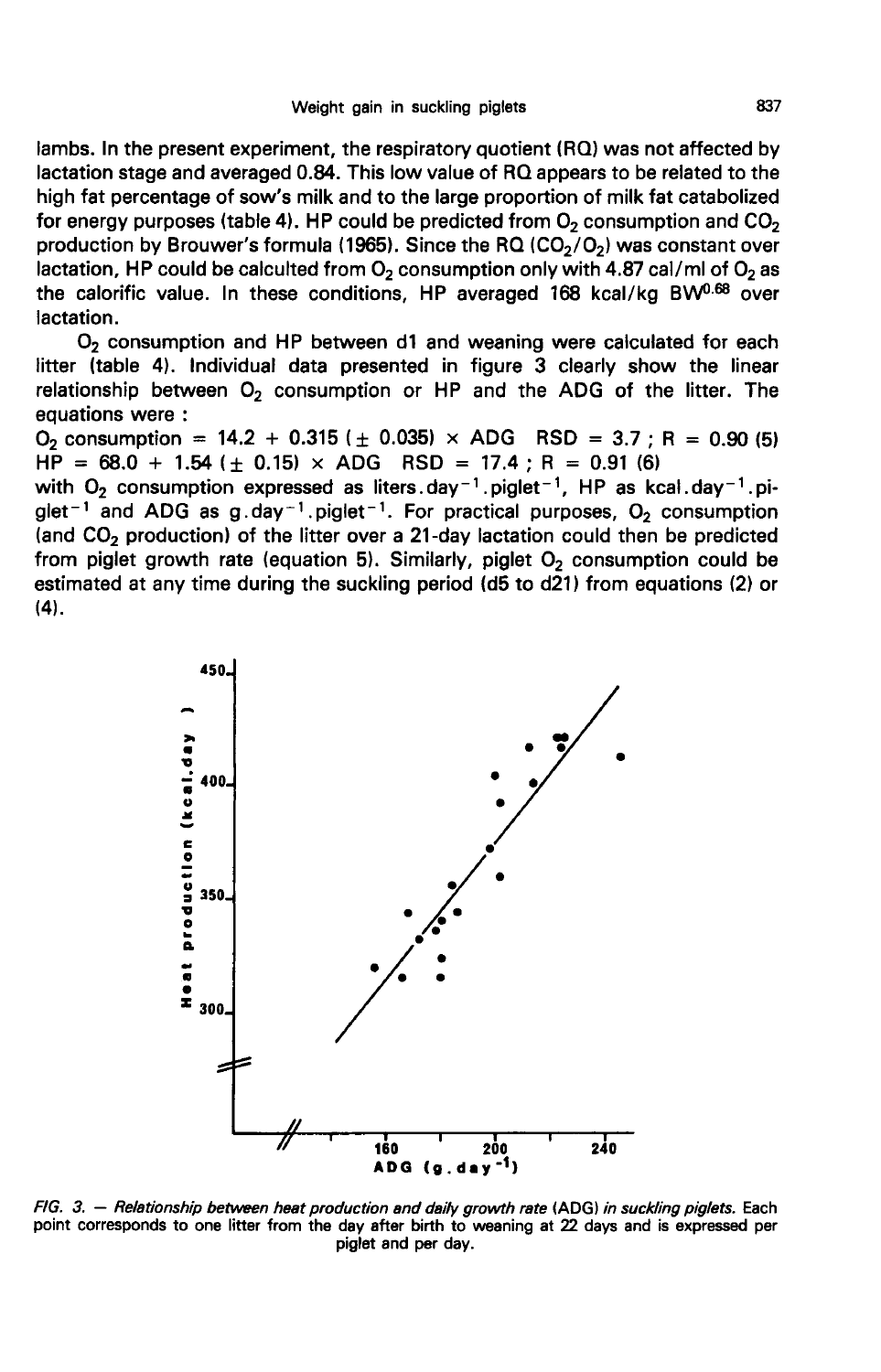The difference between energy intake as milk and HP from d1 to weaning, calculated for each litter, provided an estimate of retained energy ( $ER_{RO}$ ). A further estimate of retained energy was the difference between the energy content of the litter at weaning and at  $d1$  (ER<sub>ST</sub>). Mean results expressed per piglet per day are shown in table 4. The discrepancy between the two estimates of retained energy was 3.8 % of  $ER_{ST}$ . This difference is rather small compared to those reported for growing animals (Just et al., 1982). Moreover, in contrast to usual findings,  $ER_{\text{RQ}}$  was lower than  $ER_{ST}$ . This could be explained in part by the probable underestimation of milk production usually observed when the weighsuckle-weigh technique is used (Pettigrew *et al.,* 1985). This underestimation<br>would represent about 18 kcal.piglet<sup>-1</sup>.day<sup>-1</sup> (2 %) of measured milk intake. calculated for each litter, provided an estimate of retained energy ( $E R_{RQ}$ ). A<br>further estimate of retained energy was the difference between the energy<br>content of the litter at weaning and at d1 ( $E R_{S1}$ ). Mean resul Finally, the present results suggest that like nitrogen, milk energy is also used by suckling piglets with high efficiency. Indeed, about 55 % of metabolizable energy intake was recovered in the body tissues (table 4), whereas the corresponding value for growing pigs has been reported to be as low as 40 % (Noblet *et al.,* 1987). usual findings, ER<sub>RQ</sub> was lower than ER<sub>S</sub><br>probable underestimation of milk produce<br>suckle-weigh technique is used (Pettigr<br>would represent about 18 kcal piglet<sup>-1</sup><br>Finally, the present results suggest that li<br>suckling p

Recu en novembre 1986. Accepté en avril 1987.

#### Résumé. Composition corporelle, production de chaleur et utilisation des nutriments du lait chez les porcelets allaités.

La consommation d'oxygène  $(O_2)$ , la production de gaz carbonique  $(CO_2)$ , la production de chaleur (HP) et les quantités de nutriments du lait ingérés par les porcelets de 22 portées sous la mère ont été mesurées tous les quatre jours entre le lendemain de la naissance et le sevrage effectué à l'âge de 22 jours. Au sevrage, 147 porcelets représentatifs de ces portées ont été abattus pour mesurer leur composition chimique et calculer les bilans d'énergie et de nutriments des porcelets et des portées entre la naissance et le bilans d'énergie et de nutriments des porcelets et des portées entre la naissance et le<br>sevrage. Quand on les rapportait au poids vif<sup>0,68</sup>, O<sub>2</sub>, CO<sub>2</sub> et HP demeuraient constants<br>pendant toute la durée d'allaitement : O<sub></sub> de ces portees ont ete abattus pour mesurer leur composition chimique et calculer les<br>bilans d'énergie et de nutriments des porcelets et des portées entre la naissance et le<br>sevrage. Quand on les rapportait au poids vif<sup>0</sup> de croissance entre la naissance et le sevrage (ADG) variait de 35 à 285 g/jour (186 g/jour, en moyenne). Les teneurs en matière sèche, lipides et énergie des porcelets au sevrage étaient corrélées positivement avec ADG tandis que les teneurs en protéines et en minéraux étaient corrélées négativement avec ADG. Les quantités de protéines, de lipides, de minéraux et d'énergie déposées quotidiennement variaient de façon linéaire avec ADG. Aussi la composition chimique du gain marginal était-elle constante : 410, 141, 197 et 28 mg/g et 2 960 cal/g respectivement pour la matière sèche, les protéines, les lipides, les minéraux et l'énergie. La fixation d'1 g de protéines ou d'1 g de lipides étaient associées à un gain pondéral respectif de 5,20 g ou de 1,17 g. Enfin, 55 % de l'énergie et 85 % de l'azote apportés par le lait étaient retenus dans le gain de poids des porcelets.

#### References

BALDWIN B. R., FORSBERG R. E., HU C. Y., 1984. Potential for altering energy partition in the lactating cow. J. Dairy Sci., 68, 3394-3402.

BERGE S., INDREBO T., 1954. Composition of body and weight gain of suckling pigs. Meld. Nor. Landbrukshogsk., 33, 481-500.

BLIGH E. G., DYER W. I., 1959. A rapid method of total lipid extraction and purification. Can. J. Biochem. Physiol., 37, 911-917.